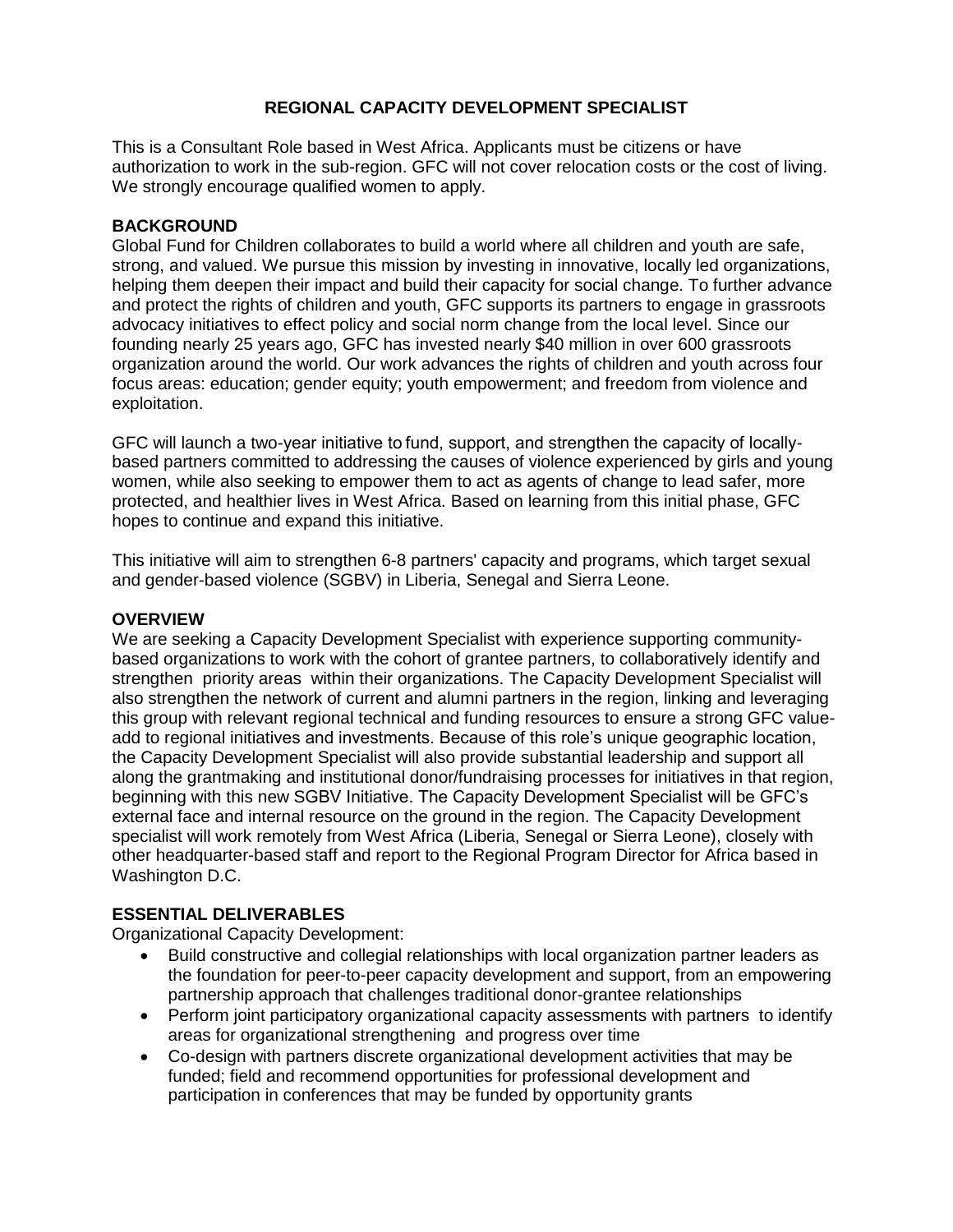- Co-design with partners, outcomes that measure interventions focused on changing knowledge, attitudes and practices around gender-based violence
- Build and maintain a resource list of quality organizational development consultants, training firms, and professional development opportunities relevant to partners, particularly local/regional service providers
- Provide direct mentoring and coaching to partner leadership and staff as needed and in alignment with personal expertise and experience
- Build an understanding of the effectiveness of partners programs through one-on-one discussions and other means
- Share relevant technical and organizational development resources, contacts, news and information with partners through regular email communication and newsletters. Use field observations, content review, periodic site visits, and regular communication with partners, and partner feedback surveys, to collect data on partner progress against defined overarching indicators for the project;
- Lead and support partners in critical thinking and learning processes such as reflection and review processes, TOC development and clarification, log frames and results frameworks where applicable.
- Contribute to creating, nurturing and documenting the initiative's community of practice;
- Advise on and contribute to the development of a learning agenda for grantee partners.

Grantmaking:

- Advise on selection of new local partners via dissemination of calls for new partners, referral of organizations, scouting visits and vetting of potential partners, and preparation of written recommendations for internal grantmaking committees and official grantmaking cycles.
- Work with potential and renewal partners on preparation of annual primary grant proposals and budgets, and manage grantmaking process from approval to disbursement utilizing GFC's GIFTS online system.
- Process supplemental grants through GFC's internal decision-making processes and through GFC's grantmaking online platform from approval to disbursement.
- Ensure partners are informed and equipped to meet grant monitoring requirements, including internal GFC grant reporting and relevant institutional donor/project requirements.
- Provide direct assistance to partners who may need assistance to meet these requirements.

Knowledge Sharing and Networks:

- Design and implement regional and national convenings to bring partners together for knowledge exchange, group trainings, network-building and catalyzing of joint advocacy efforts, including setting themes and agendas, and coordinating with additional facilitators and local service providers to ensure effective events.
- Represent GFC on issue-specific affinity groups, coordinating networks and coalitions;
- Leverage personal expertise on national issues relevant to GFC's strategy to support advocacy efforts and educate relevant external networks to support positive social change for children.

Communications and Reporting

- Ensure timely and effective fulfillment of grant deliverables and reporting to donors
- Contribute brief, original content for program sections of GFC's blog, website, annual report, and other communications materials, as well as for external publications.
- Contribute to creation, editing, and dissemination of regional and issue area briefs.